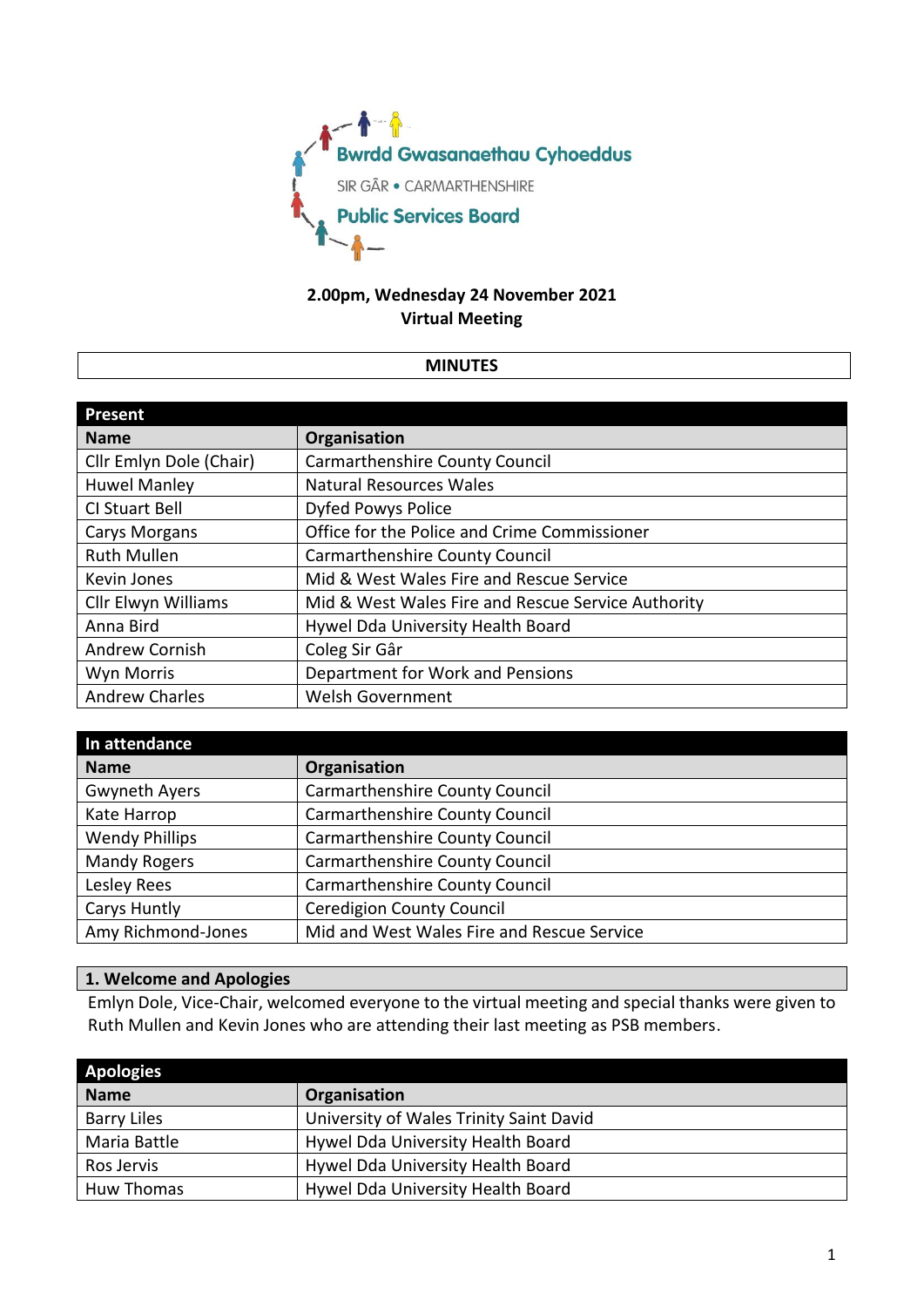| <b>Supt Gary Phillips</b>      | Dyfed Powys Police                                |
|--------------------------------|---------------------------------------------------|
| Marie Mitchell                 | Carmarthenshire Association of Voluntary Services |
| <b>Christine Harley</b>        | <b>Probation Service</b>                          |
| Kelvin Barlow                  | West Wales Regional Partnership Board             |
| <b>Catherine Mealing-Jones</b> | <b>Brecon Beacon National Park Authority</b>      |
|                                |                                                   |

## **2. Draft Carmarthenshire Well-being Assessment**

An overview was provided of the Draft Well-being Assessment with key areas highlighted and the following comments made:

- It is shocking that one third of children are living in poverty, and in addition, the cost of living is rising, increasing the pressure on families. There are links between children living in poverty and obesity. Poverty issues will need to be taken into account when tackling obesity, activity levels, physical fitness and wellness of children. It was agreed to reclassify the cost of living and the impact of poverty to red in the matrix.
- The number of English first language parents that would support their children through a Welsh medium education is encouraging but more needs to be done particularly with an influx of people moving into rural areas.
- Can gain the support of young people by addressing their concerns about COVID-19, climate change, jobs, poverty and the environment.
- At which point will the data differentiate between a general increase and covid-related increase of children classified as 'children in need' by Social Services?
- Further clarification is required on the data on homelessness and those at risk of homelessness.
- Risk of flooding affecting properties has increased with new Tan 15 maps received. Need to clarify if properties referred to are residences or businesses.
- Data on fly tipping in Carmarthenshire is calculated differently to many other authorities with bags left next to a litter bin being included, for example.
- Property prices are affected by migration into the county which could impact the Welsh language.
- Tackling road traffic collisions is a challenge due to the number of organisations who have varying responsibilities.
- There is no reference to carers in the 'Adulthood' or 'Ageing Well' themes. Hywel Dda Health Board have seen a 64% increase in individuals self-reporting as unpaid carers.
- Phosphates and nitrates in water will have a direct impact on poverty as households will face higher water bills for treating sewage and cleaning drinking water.
- The selection of the 'Key Themes' was queried as they include a mixture of issues and opportunities. A broad spectrum of how well-being in the county has been assessed is shown, and it is hoped to take action in partnership on all themes identified.
- The issue of energy capacity not only relates to renewable energy but also the grid infrastructure. This will have a significant impact on the public sector in trying to achieve Net Carbon Zero, but also challenges to industry and new businesses establishing in the county. The grid capacity is behind the time as far as the ability to generate more renewable energies in the county to be more sustainable is concerned. Energy Service Wales is doing some work around ownership models of renewables.
- The Police and Crime Commissioner is also currently consulting on his Police and Crime Plan and will be promoted this using short 1-2 minute videos for use on social media. An offer was made to assist in the promotion of the well-being consultation.
- Although the report is in a readable format, an easy read summary would be advantageous.